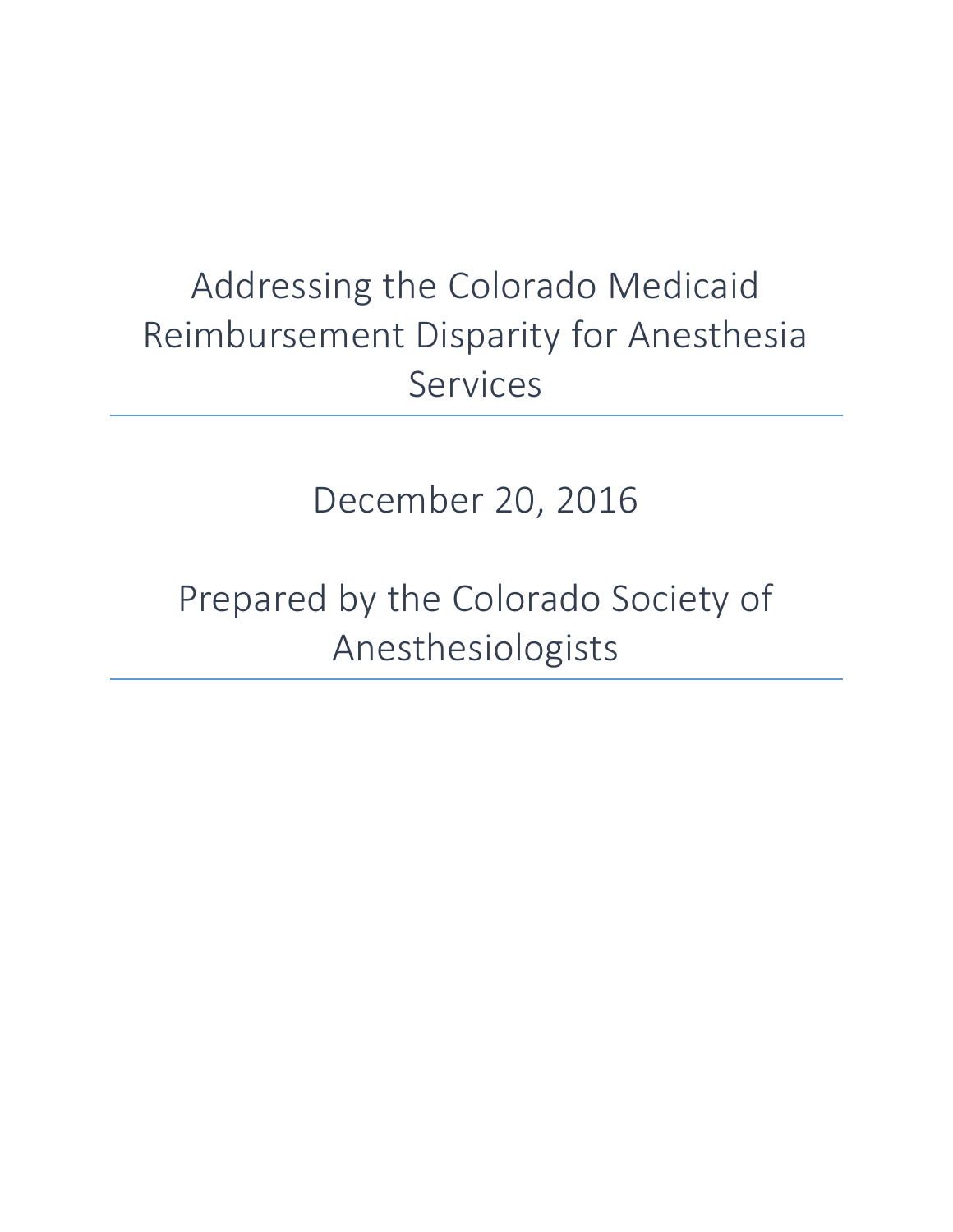

It is the position of the Colorado Society of Anesthesiologists that within the Colorado Medicaid system there is a longstanding and severe disparity between Medicaid payment rates for anesthesia services and the rates paid to primary care and other specialty physicians. With the significant expansion of the Medicaid program under the Affordable Care Act it is no longer reasonable to single out anesthesiologists and compensate our specialty at a reduction of 42% or more of commercial insurance rates while all other physicians are paid at only a 17%, or less, discount of commercial rates.

In 2014 Mr. Eric J. Kurtz, the Chief Legislative Analyst for the Colorado Joint Budget Committee, researched this issue and determined that it would require \$18,921,153 from General Funds to remedy this inequity. Furthermore the correction would be implemented over two budget cycles so that the budget impact would be approximately \$9,000,000 per year.

The Colorado Society of Anesthesiologists respectfully requests that HCPF increase the Medicaid anesthesia reimbursement rate to the level of the Colorado Workers' Compensation system.

COLORADO **O L O R A D O** 

**S O C I E T Y** 

SOCIETY

**O F** 

Z Ħ  $\mathbf{S}$ ⊣  $\blacksquare$  $\blacksquare$ 

8 J. S I O O T O T O T O C I S J. N

SI9010IS

 $\overline{\phantom{0}}$ S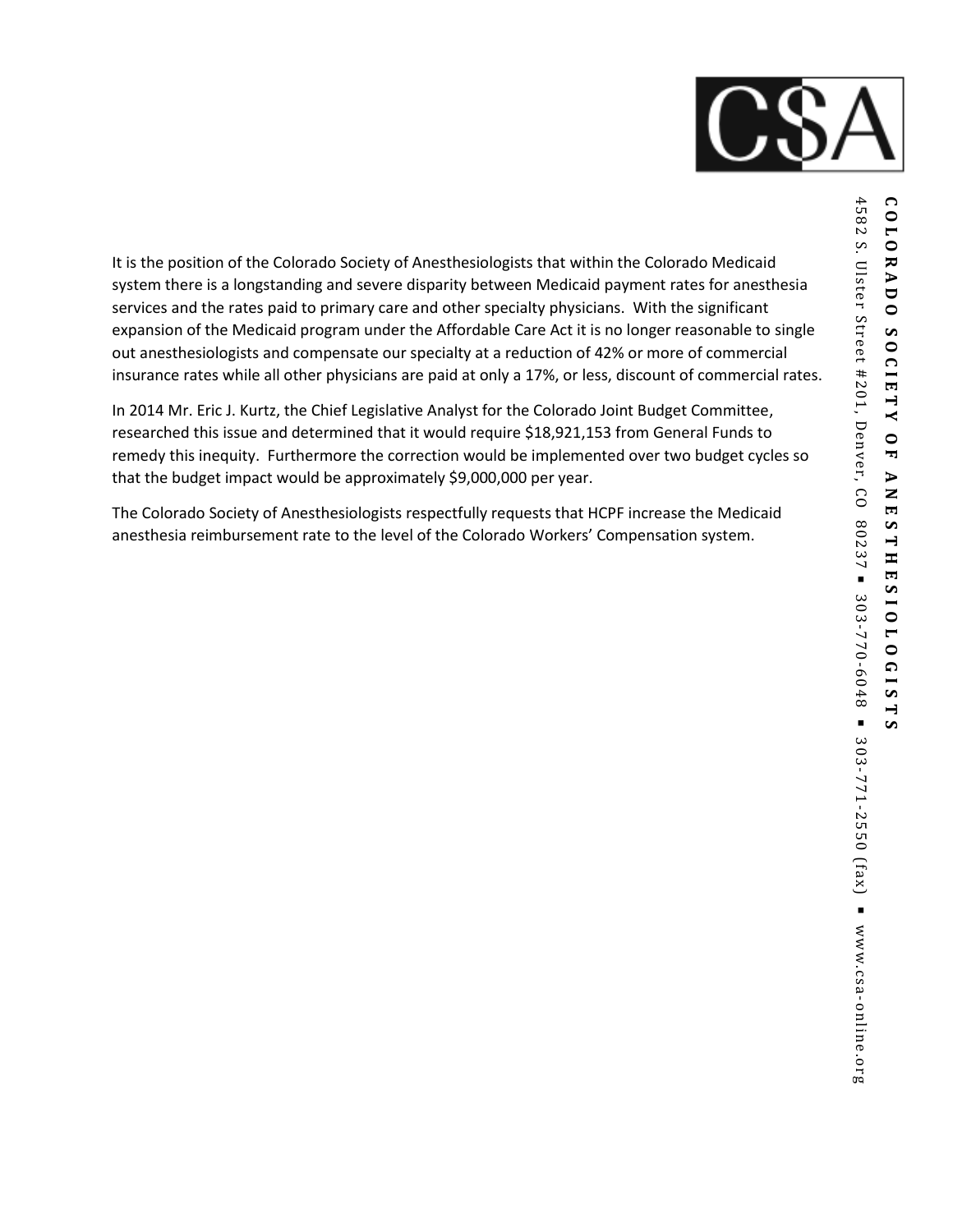## December 20, 2016

## CSA Medicaid Talking Points

1. The rate of annual Medicaid reimbursement increases has been much less than the increase in the medical care cost index on a year over year basis. The cost to provide anesthesia services has been increasing while the Medicaid reimbursement rate has remained virtually unchanged and is well below the real cost to provide the service.



## **Medical Group Management Association, 2014**

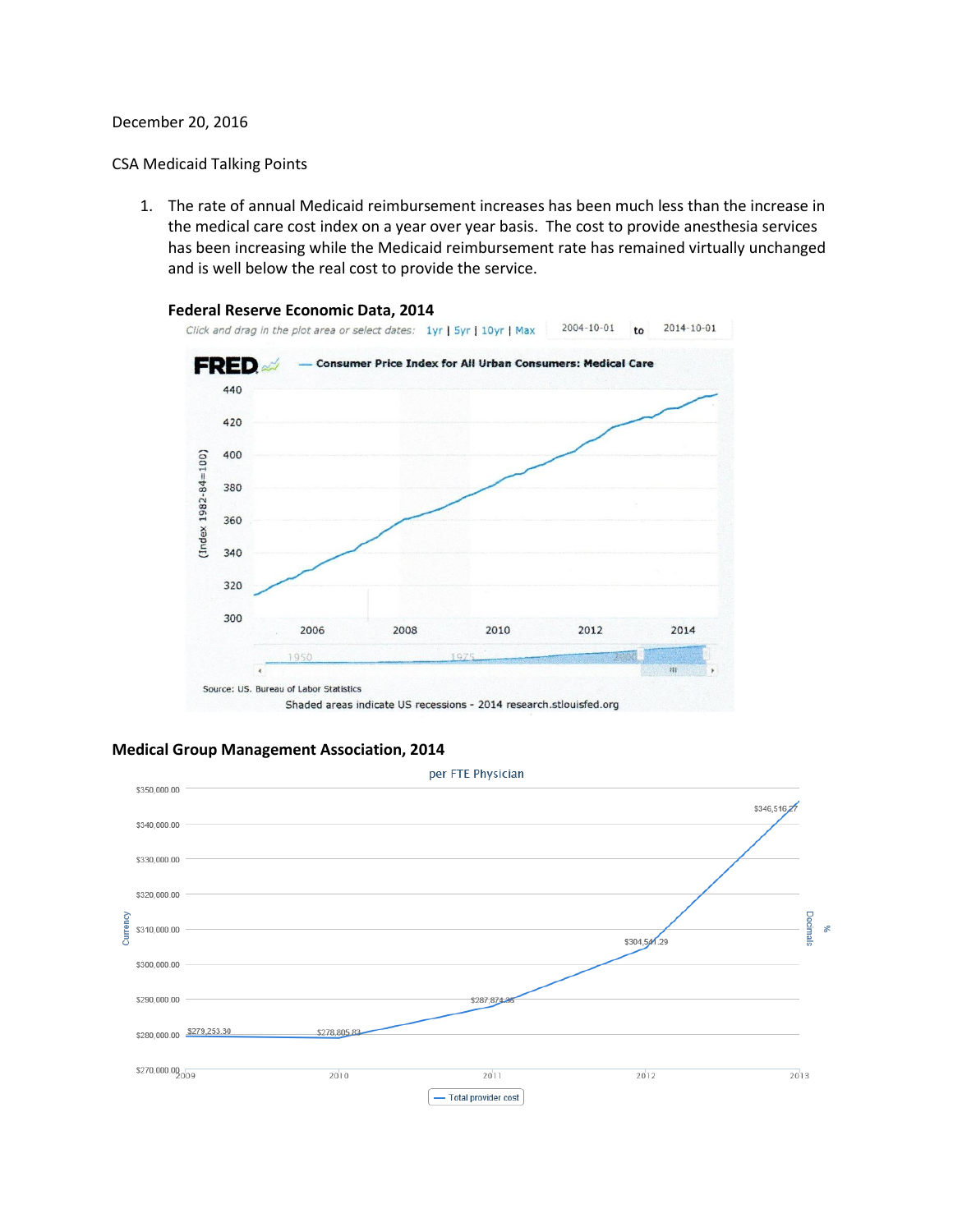Medical Group Management Association, 2014



2. The following graph shows the Medicaid Conversion Factor trend since 2007. For many years HCPF has decreased the Medicaid reimbursement rate. In July, 2015 it was increased as a result of a legislative budget increase for anesthesia reimbursement.



3. The anesthesia Medicaid rate is substantially below commercial rates and as a percentage of commercial rates is much less than the rate that other physician specialists are paid. According to the 2016 American Society of Anesthesiologists fee survey the median commercial reimbursement rate is \$68.00 per unit.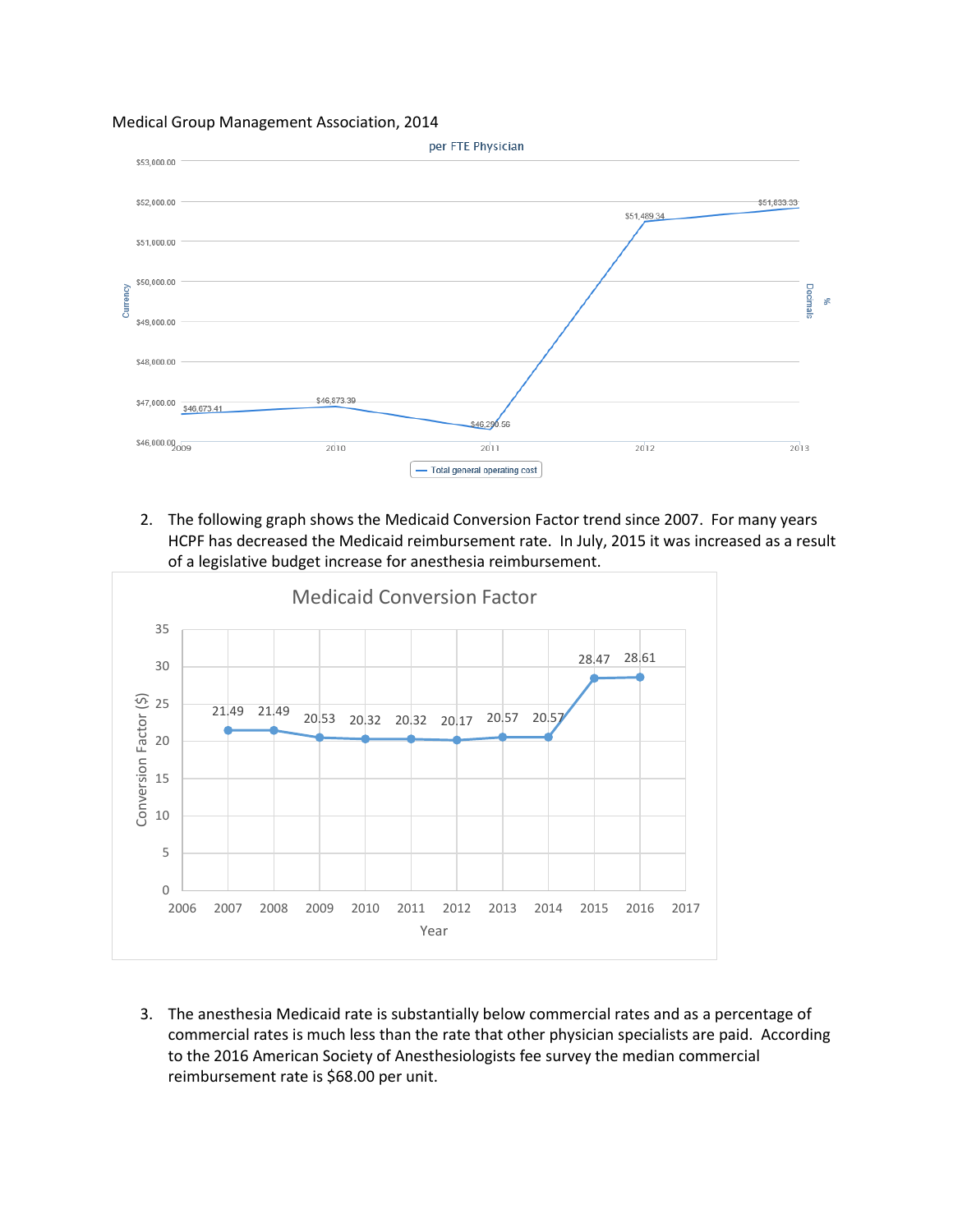- 4. The current Medicaid anesthesia reimbursement rate is \$28.61 per unit and the Medicare anesthesia reimbursement rate is \$22.15.
- 5. The Colorado Division of Workers' Compensation, another state department that sets reimbursement rates for medical services, compensates anesthesiologists at \$55.61 per unit.
- 6. Medicare is not an appropriate benchmark for setting anesthesia rates. A 2007 study by the United States Government Accountability Office (GAO) confirmed that Medicare anesthesia rates are 67% below commercial rates while Medicare rates are 17% below commercial rates for all other physician specialists. This disparity is due to a fundamental flaw in the original design and development of the RBRVS system that did not account for the true cost of anesthesia services. To date, CMS has been unwilling to correct this error.



7. The "Access Test" is not a valid determinant of the adequacy of Medicaid funding for hospital based physicians, such as anesthesiologists, radiologists, pathologists, and emergency room physicians. If HCPF determines that there is a lack of access to a particular medical service it will direct increased funding to that area. HCPF has held that there is no access problem with regard to hospital based physicians. The truth is that these physicians cannot refuse to provide treatment to any patient as stipulated in their service contract with the hospital and by the Stark laws prohibiting the denial of medical care on the basis of ability to pay or the type of insurance.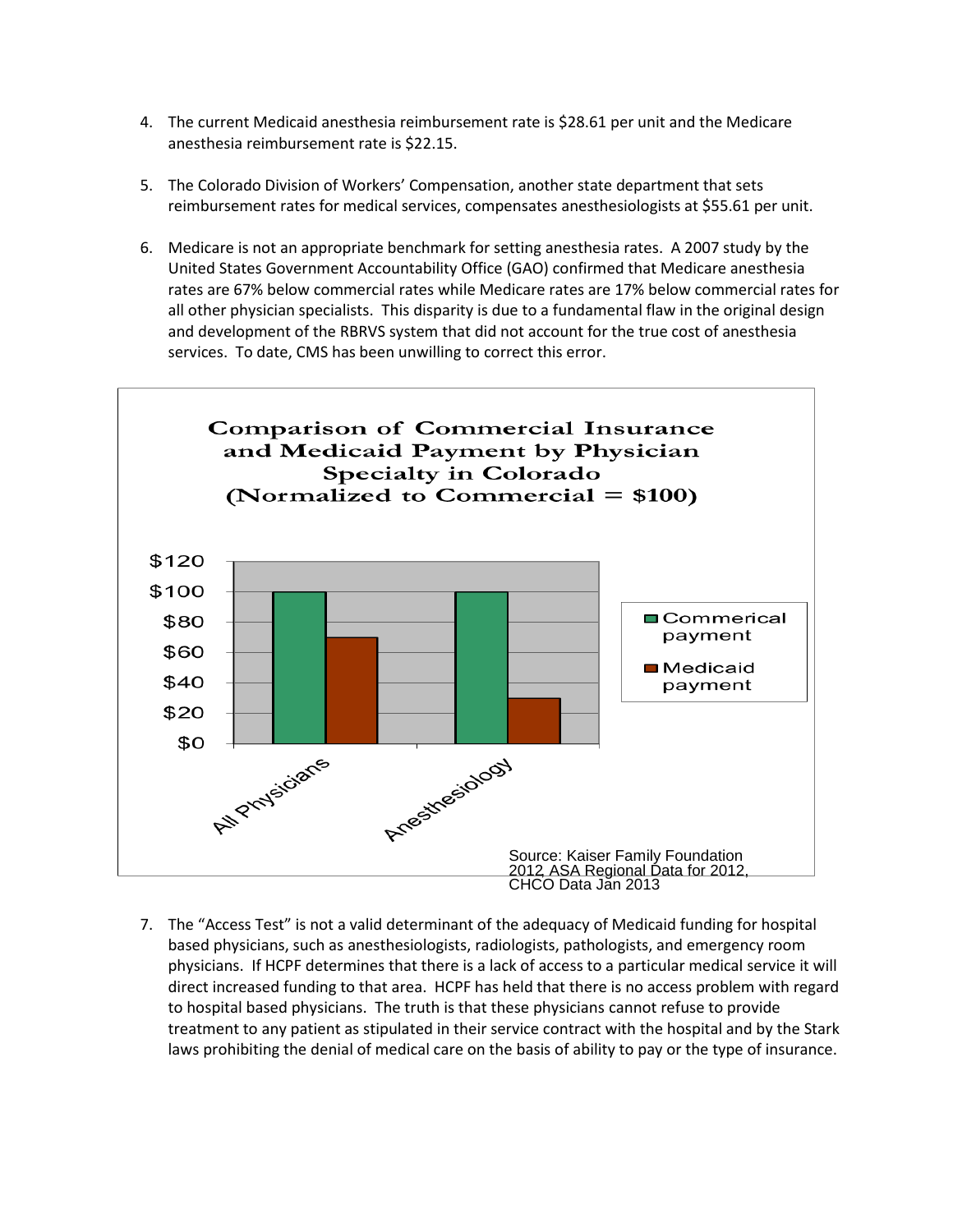- 8. In the late 1990s HCPF expanded the eligibility rules of the Medicaid program to insure that all pregnant women have coverage. Over 38 percent of Colorado births are now covered by the Medicaid system. In order to entice obstetricians and hospitals to provide the necessary services to the expanded number of covered lives HCPF increased the reimbursement rates for obstetricians and hospitals. Even though anesthesia is a critical element in the care of obstetrical patients there was no increase in the payments to anesthesiologists.
- 9. Three years ago HCPF decided to increase the reimbursement rate for surgeons and outpatient surgery centers to entice them to treat more Medicaid patients in outpatient facilities. Even though all patients undergoing a surgical procedure require anesthesia there was no increase in the reimbursement rate for anesthesiologists.
- 10. With the expansion of the Medicaid program under the Affordable Care Act it is no longer just a "safety net" program for patients living below the poverty line. The addition of over 200,000 lives this past year has resulted in Medicaid becoming the largest insurer of patients in Colorado.
- 11. Primary care physicians and other specialist physicians typically limit the number of Medicaid patients that they care for to 5 percent or less of their practice. Unlike those physician groups, anesthesia practices, particularly ones that have a large number of pediatric and obstetrical patients, have now found that Medicaid will typically constitute 20 percent to 50 percent of their practice.
- 12. With the substantial increase in the number of Medicaid patients it is no longer possible, nor is it desirable as a matter of public policy, to cost shift in order to make up for the revenue shortfall. As evidence of this effect, the annual American Society of Anesthesiologists fee survey showed that the national median reimbursement rate has leveled off over the past four years, holding between \$67.61 in 2013, \$66.00 in 2014, \$68.00 in 2015, and \$68.00 in 2016.
- 13. HCPF has built payment inequities into the reimbursement rates that further exacerbate the problem for anesthesiologists. Dentists providing anesthesia for surgical procedures are paid at 2 to 2.3 times the amount that a physician anesthesiologist would be paid for providing anesthesia for the exact same surgical procedure.
- 14. The Colorado Society of Anesthesiologists has proposed to HCPF the implementation of the Perioperative Surgical Home. The Perioperative Surgical Home concept is a medical care construct that improves health outcomes and ultimately creates significant savings in the long term. This care model would dramatically increase coordination of the perioperative care of the patient, from the time a decision is made to have a surgical procedure, through the hospital course of treatment, and then through the postsurgical rehabilitation period. Initial studies have demonstrated significant improvements in the patient experience of care, decreased costs, reduction in postoperative infections, targeted preoperative testing, fewer transfusions, shortened hospital stays, and fewer hospital readmissions when anesthesiologists are actively engaged in the entire continuum of perioperative care. Unfortunately current Medicaid reimbursement levels would not cover the administrative costs of setting up this innovative care model.